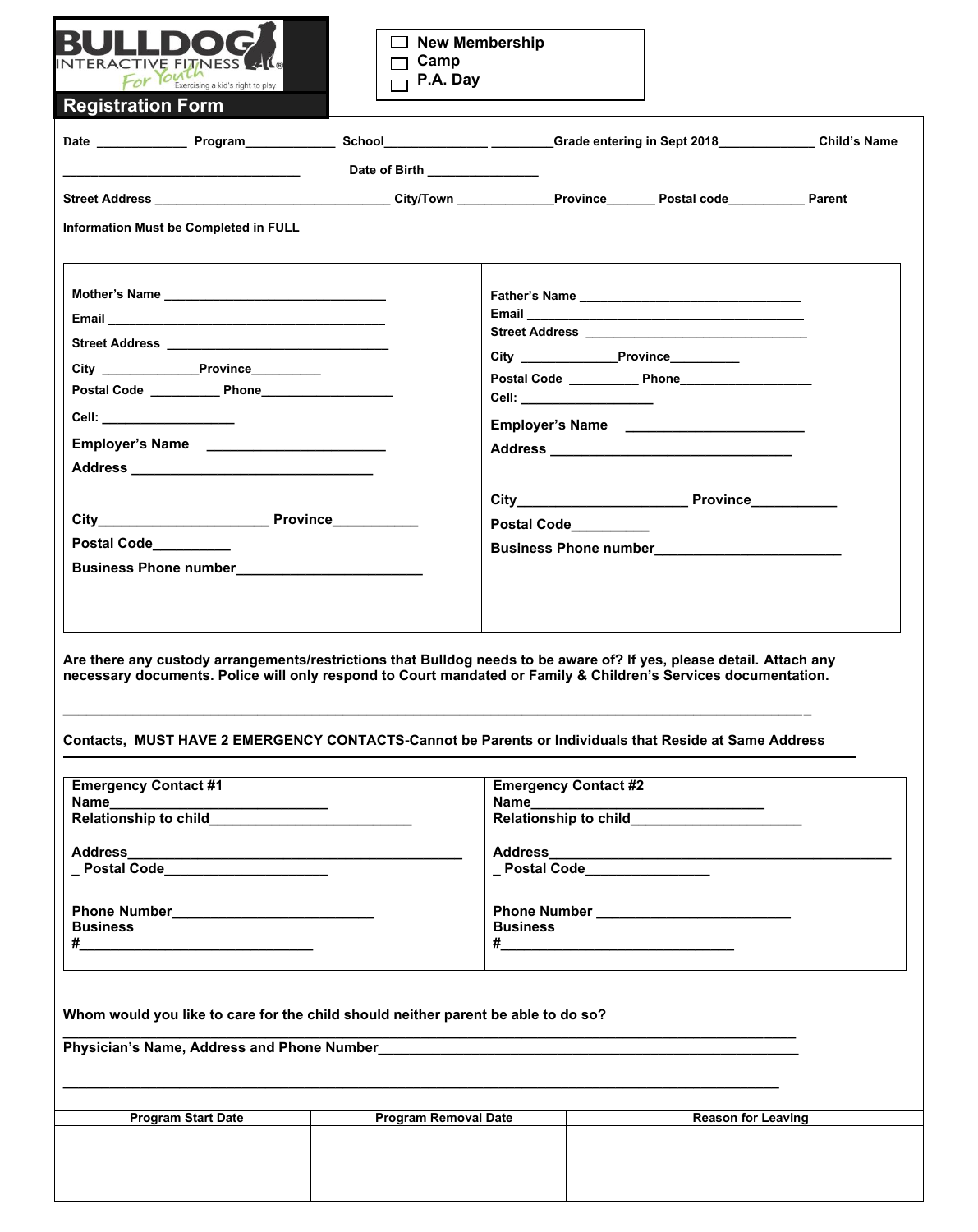

# Parent Release Form

#### Please Read the Following:

I understand the there is a risk of injury associated with participation in physical activities and the use of interactive equipment such as the equipment my child may use at Bulldog Interactive Fitness. I agree to waive any and all claims of liability, release and hold harmless Bulldog Interactive Fitness and its associated companies in the event such injury occurs to my child, meaning I will not sue Bulldog Interactive Fitness or try to hold Bulldog Interactive Fitness legally responsible. In the event of accident or injury when parent, legal guardian, or emergency contacts are not available, I give my permission to Bulldog Interactive Fitness to obtain whatever medical attention it deems necessary and assume all costs associated with such treatment. Bulldog Interactive Fitness is not responsible for any lost or stolen items left at the Bulldog Interactive Fitness premises.

Please Print

| Parent/Guardian Name                                                              | <b>Contact Numbers</b> |  |  |  |  |  |
|-----------------------------------------------------------------------------------|------------------------|--|--|--|--|--|
| Signature                                                                         | Date                   |  |  |  |  |  |
| Participants Names Age Participants Name Age                                      |                        |  |  |  |  |  |
| I would like to receive periodic emails with upcoming programs and activities Yes | NO.                    |  |  |  |  |  |

Email Address\_\_\_\_\_\_\_\_\_\_\_\_\_\_\_\_\_\_\_\_\_\_\_\_\_\_\_\_\_\_\_\_\_\_\_\_\_\_\_\_\_\_\_\_\_\_\_\_\_\_\_\_\_\_\_\_\_\_\_\_\_\_\_\_\_\_\_\_\_\_\_\_\_\_\_\_

### **Photo/Video Release Form**

I herby give Bulldog Fitness (the company) permission to produce, use, exhibit, display, distribute and recreate any images or videos taken within or connected to the activities of the company and its derivatives. The permission given includes, but is not limited to, the right to display, distribute and publish said media for any company website, publications, promotional material, marketing and advertising and other such similar means available to the company. Photos will not be sold to other companies.

Parental signature: \_\_\_\_\_\_\_\_\_\_\_\_\_\_\_\_\_\_\_\_\_\_\_\_\_\_\_\_\_\_\_\_\_\_\_\_ Date: \_\_\_\_\_\_\_\_\_\_\_\_\_\_\_\_\_\_\_\_\_Witness\_\_\_\_\_\_\_\_\_\_\_\_\_\_\_\_\_\_\_\_\_\_\_\_

## **Sign Out Authorization Form 2018-2019**

Child's Name: \_\_\_\_\_\_\_\_\_\_\_\_\_\_\_\_\_\_\_\_\_\_\_\_\_\_\_\_\_\_\_\_\_\_\_\_\_\_\_\_\_\_\_\_\_\_\_\_\_\_\_\_\_\_\_

Parent(s) Name: \_\_\_\_\_\_\_\_\_\_\_\_\_\_\_\_\_\_\_\_\_\_\_\_\_\_\_\_\_\_\_\_\_\_\_\_\_\_\_\_\_\_\_\_\_\_\_\_\_\_\_\_\_\_

Please list the names of people you have authorized to pick up your child:

| Name:    | Relationship: |
|----------|---------------|
| Phone 1: | Phone 2:      |
| Name:    | Relationship: |
| Phone 1: | Phone 2:      |
| Name:    | Relationship: |
| Phone 1: | Phone 2:      |
| Name:    | Relationship: |
| Phone 1: | Phone 2:      |
| Name:    | Relationship: |
| Phone 1: | Phone 2:      |